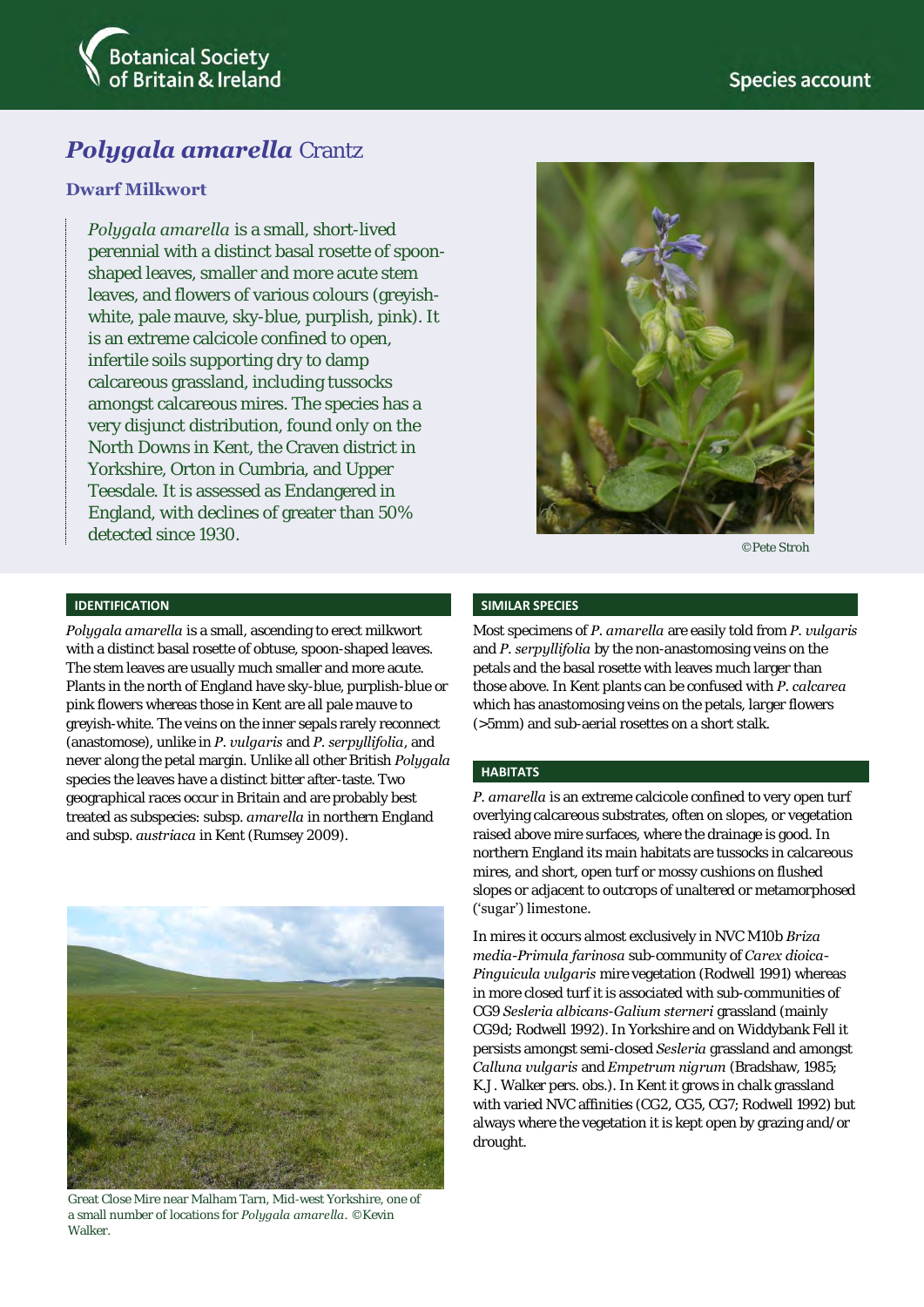## *Polygala amarella* Crantz

### **BIOGEOGRAPHY**

*P. amarella* is a Boreo-temperate species with a wide distribution in Europe, encompassing disjunct populations in the Pyrenees, northern France, the Alps, central and eastern Europe and Scandinavia.

The species has a very disjunct distribution in England, growing in four main areas: the North Downs in Kent (and formerly Surrey), the Craven district of Yorkshire, Orton in Cumbria, and Upper Teesdale. The Kent populations are all lowland but in northern England it occurs from between c.200 m in Upper Wharfedale to 530 m on Cronkley Fell.

### **ECOLOGY**

*P. amarella* is a small, often prostrate, herbaceous short-lived polycarpic perennial. Studies in Teesdale established that most plants start flowering in their second and third years, have a half-life of two years and a mean age of six to seven years (Bradshaw & Doody 1978a, b). Some plants have been observed to flower for four consecutive years but this is probably rare.

Each plant usually produces several flowering branches, with the number of flowers produced being indeterminate and usually curtailed only by drought, poor growing conditions or low temperatures (Margaret Bradshaw pers. comm.). The flowers are hermaphrodite and are thought to be mainly selffertilising, although no systematic studies have been undertaken to test if this is the case. Flowering usually begins in May and can continue until mid-July, although populations



Distribution of *Polygala amarella* in Great Britain and Ireland.

at lower altitudes (e.g. Orton, Wharfedale) can flower up to a month earlier than those above 500 m in Teesdale (Jeremy Roberts pers. comm.).

Reproduction is solely by seed which germinates freely in the season following flowering. The small seeds have a small oily appendage (elaiosome) which presumably aids dispersal by ants. Livestock probably transport seed over greater distances, leading to sporadic colonisations in areas distant from the main colonies (Bradshaw 1985). The annual production of seed is relatively low and it has a transient soil seed bank with seeds persisting in the soil for less than a year (Thompson *et al.* 1997). The cotyledons are large and persistent, often surviving the winter months, and mortality in the first year is no greater than in older plants (c.30%).

#### **THREATS**

In Teesdale the populations were greatly reduced in the 1990s and early 2000s due to high levels of grazing by rabbits (Margaret Bradshaw pers. comm.). Rabbit numbers have since been reduced but any recovery of the populations is now being hampered by the loss of open habitats due to lack of spring-grazing. This, combined with a decline in rabbit numbers, has resulted in increased competition from coarse grasses, in particular *Sesleria caerulea*, and there seems little prospect for recovery unless sheep grazing levels are restored.

In Craven *P. amarella* has been lost from at least two sites since the 1980s due to over-grazing. It declined at another site due to under-grazing when a small flush bordering a stream was fenced and planted with conifers, although grazing was recently restored resulting in an increase in plant numbers.

In Kent *P. amarella* has declined to a much greater degree due to urbanisation and under-grazing and now only survives in two locations (Rumsey 2009). As a result of these losses Rumsey (2009) has assessed subspecies *austriaca* (Kent) as Critically Endangered and subspecies *amarella* (northern England) as Endangered.

### **MANAGEMENT**

Population survival is almost entirely dependent on good seed production and successful germination and survival of seedlings to reproductive state (Margaret Bradshaw pers. comm.). In short-turf and mires it benefits from small-scale disturbance caused by grazing animals which reduce the abundance of taller species and create bare microsites for germination and seedling development.

#### **REFERENCES**

Bradshaw, M.E. 1985. Studies on the flora of Teesdale. *The Naturalist* 110: 3-21.

Bradshaw, M.E. & Doody, J.P. 1978a. Population-dynamics and biology. In: A.R. Clapham (ed.), *Upper Teesdale. The Area and its Natural History*, pp.48-63. Collins, London.